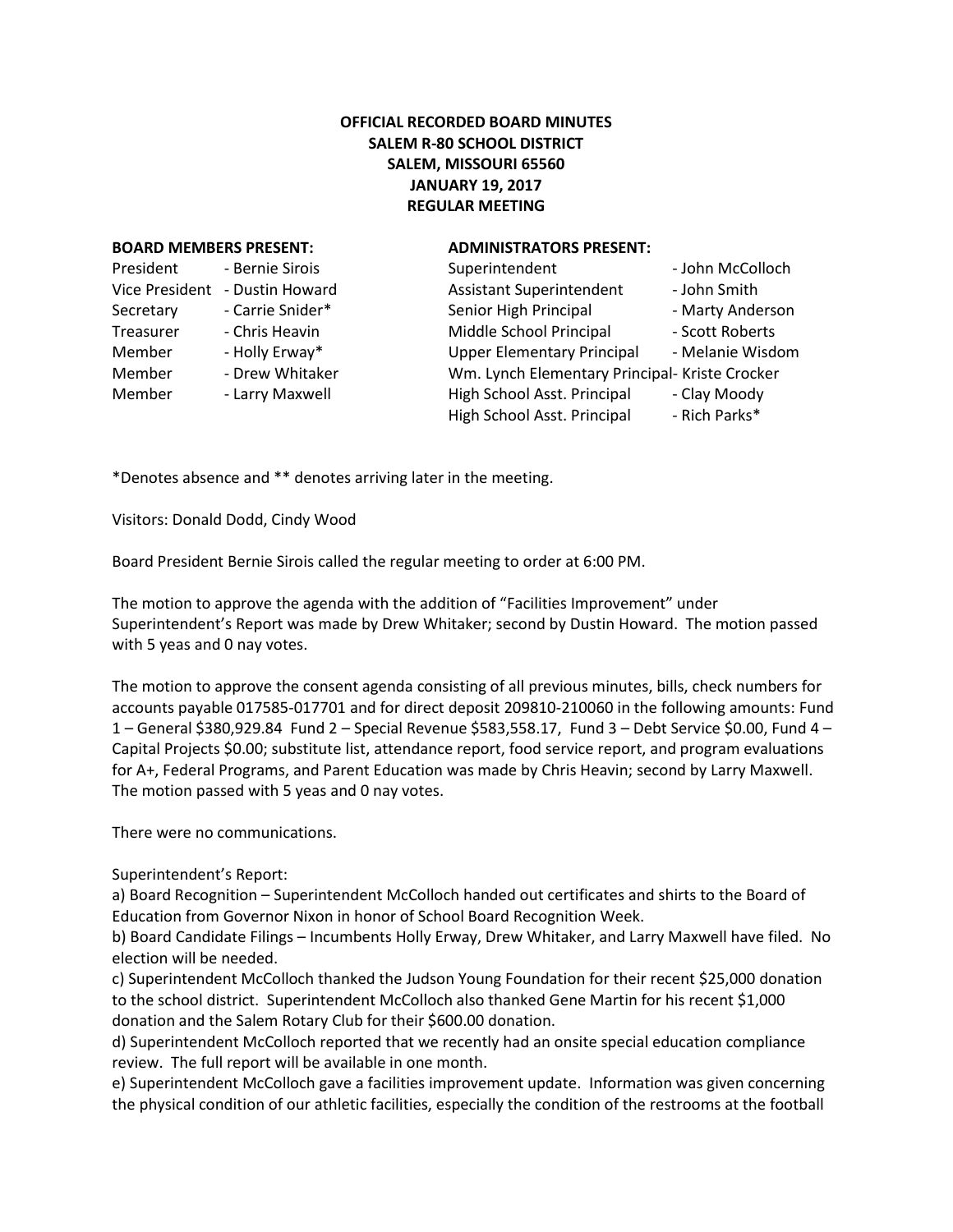field. Information was also given concerning the need of an entry way at William Lynch and the need to remodel some restrooms at William Lynch.

Principals' Report a) William Lynch Elementary

- Students of the Month: Nathyn Atkinson, Molly Hengehold, Peyton Jones, David Ramirez-Briceno, Kailtyn Pontius, Riley Harris, Audrey Manjarrez-Paine, Kenten Parker, Waylon Powell, Ellie Hogan, Haley Davis, Cameron Jones, Anthony Fergusen.
- Our fourth Superhero lunch will be January 24. Bill Stack will be our Guest Superhero.
- February 1<sup>st</sup> will be the 100<sup>th</sup> day of school. William Lynch will be celebrating with a dress up day. The staff and students will be invited to dress like they are 100 years old. Information will go home with students tomorrow.
- March 24<sup>th</sup> will be Poetry and Pastries with Parents. Information will be going home in a few weeks concerning that event.
- WLE attendance: 82.23% of WLE students have been at school 90% of the time or more. 74.3% of kindergarten students have been present 90% or more, and 90.7% of first graders have been present 90% or more.

b) Upper Elementary

- We have had 95% of our students here 90% of the time year-to-date through the
- month of December.
- Students of the Month for December are as follows: 2nd grade-Will Land,
- Ava Plank, Evelyn Wood, Patience Tankersley, Rylee Robbins, Ashwyn
- Richardson, Linkyn Atkinson, and Zoey Elliott; 3rd grade-Leo Bender,
- Maggie Hogan, Skylar Foley, Cameron Seay, Elainna Ferguson, Desirea
- Richter, Meagan Crow, and Brayden Radford; 4th grade-Cayden Moody,
- Summer Wisdom, Wyatt Halbrook, Hailie Brooks, Lindsey Hinderliter,
- Nicky Chen, Reagan DuBois, and William Malone; 5th grade-Cooper
- Beeson, Alexis Brooks, Kaylee Robertson, Braxton Busbey, Rory Dahms,
- Mia Johnson, Justin Nash, and Eva Heard. *Students of the Month drawn:*
- *2nd grade-Ava Plank, 3rd grade-Maggie Hogan, 4th grade-Cayden Moody,*
- *and 5th grade-Rory Dahms.*
- We have a lot of after school activities happening for our students at Upper
- Elementary. Besides three grade levels of tutoring, we have also started
- Arrow Slingers, Quiz Bowl and a new club activity for STEM. Our STEM
- Club has some large projects in our future and we are very excited to see
- how we can challenge our students.
- Our building will be starting Pennies for Patients in February. We always
- have a lot of success with this fundraiser for children with cancer and our
- students really get excited to be helping.
- We are currently in the process of breaking down our benchmark assessment
- results to see where our areas of focus need to be over the next few months
- of preparation for spring testing.
- c) Middle School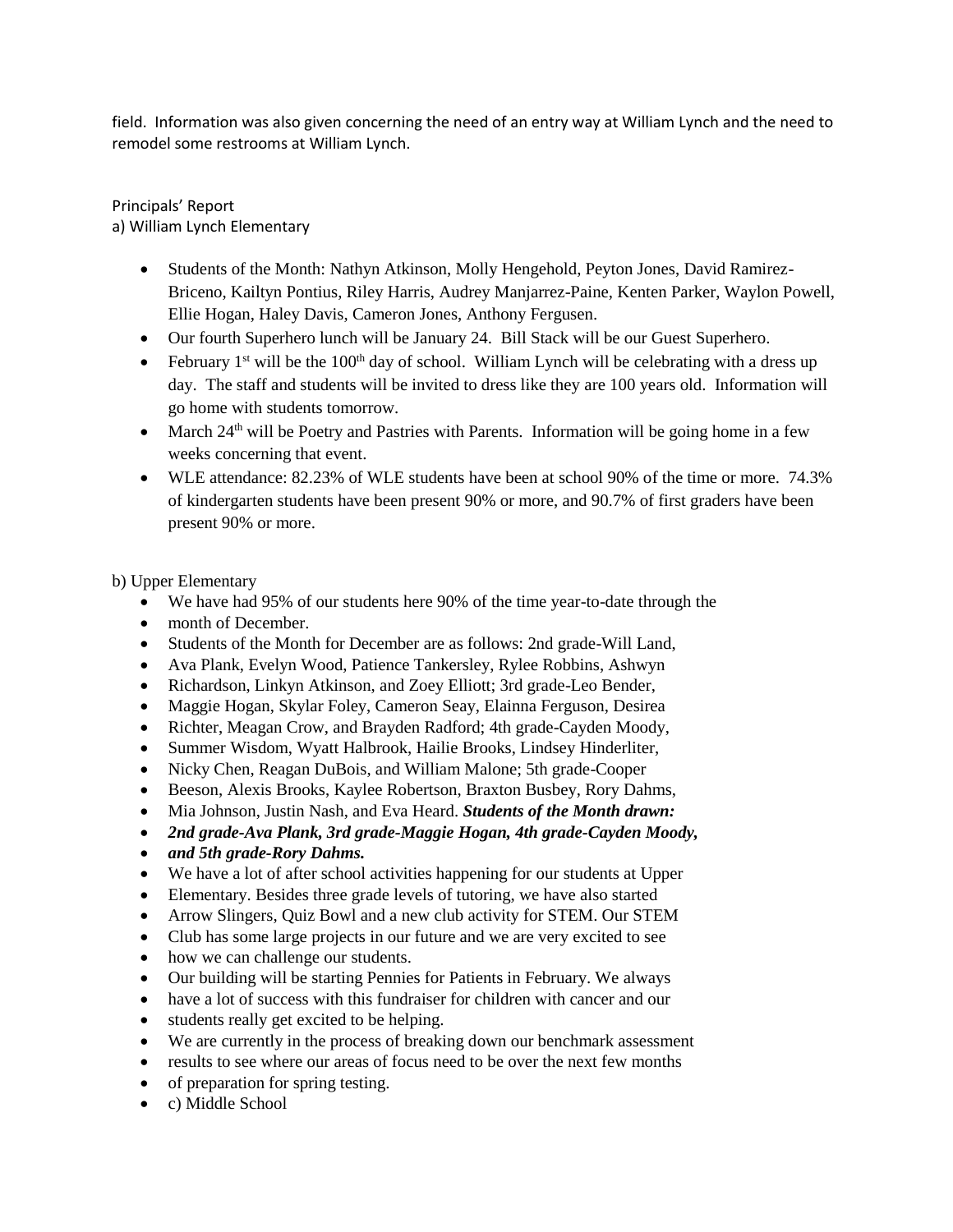- Attendance at SMS August 17—January 18, 2017 is **95.49%**. 226 students enrolled at SMS. 206 of 226 students are at 90% or better in attendance. This is 91.15% of student population.
- Boys' basketball season has concluded. Though not successful in terms of win/loss, steady improvement was seen over the course of the season.  $7<sup>th</sup>$  Grade—3-10.  $8<sup>th</sup>$  Grade—2—14. Volleyball will be starting Feb. 6<sup>th</sup>.
- BIG 5 Report for December 2016 is attached.
- Quiz Bowl practice has begun with approximately 12 students participating. Their tournament will be February 7<sup>th</sup>.
- 1<sup>st</sup> Semester: "A" Honor Roll = 30 students and "B" Honor Roll = 93 students.
- Middle School Archery program has started with Mrs. Heather Johnson serving as coach. Their 1<sup>st</sup> tournament will be January 26 & 27 at Dent Phelps R-3. The state tournament will be March 24-25 in Branson.
- January Students of the Month:  $6<sup>th</sup> Grade—Rebecca Counts$  and Hayden Utley  $7<sup>th</sup> Grade—$ Breanna Ralph and John Scott 8<sup>th</sup> Grade—Emilee Connell and John Myslinski. The January Teacher of the Month is Mrs. Amanda Walker.
- 3<sup>rd</sup> Quarter Mid-Quarter will be Friday, February 03, 2017. Mid-Quarter grades will go home on Wednesday, February 08, 2017.
- Congratulations to the following Salem Middle School Band students for their selection to the 2017 SCA All Conference Honor Band: 1<sup>st</sup> Chair Bass Clarinet—Martin Jones; 1<sup>st</sup> Chair Baritone—Adam Holland; 6<sup>th</sup> Chair Clarinet—Samantha Tune; 9<sup>th</sup> Chair Flute—Desirae Scott and 10<sup>th</sup> Chair Flute—Hannah Shepherd. The SCA Honor Band will be in concert on February 4 th at 5:00pm at Ava High School.
- d) High School
- Board Liaison Report
	- o Madie VanDien
- Attendance-
	- $\circ$  90/90-91.7%
- Current Enrollment
	- $\circ$  575
- Students of the Month
	- o Jonithan Gallagher
	- o Elizabeth Cheney

January  $24<sup>th</sup>$  – FFA State Degree Prescreening – Houston, MO – 3:30 p.m.